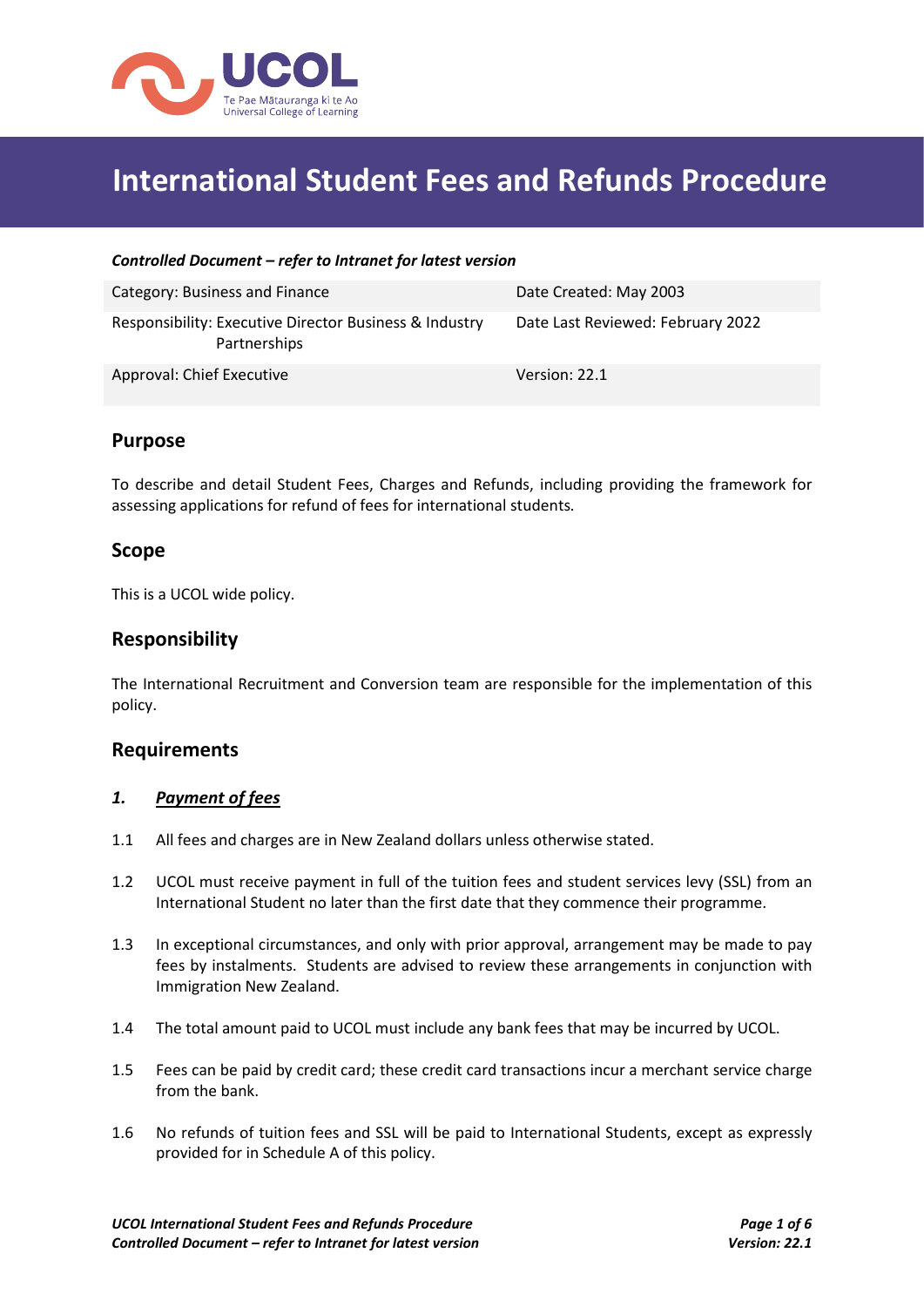# *2. Fee protection for International Students*

- 2.1 All monies received from an International Student are banked and recorded against that student in UCOL's Student Management System (SMS).
- 2.2 Monies received for fees are only applied when the student is fully enrolled at UCOL, until that time they are held in a bare trust.
- 2.3 UCOL financial systems and internal controls are audited on an annual basis by Audit New Zealand, and the ongoing financial viability of UCOL is covered in this audit process.
- 2.4 UCOL is insured by a Business Interruption policy to cover such events as fire or flood, which could prevent delivery of UCOL's programmes. The policy provides for the running of UCOL's programmes at an alternative site, or to meet contractual obligations to refund students where UCOL is unable to deliver as a result of these events.

#### *3. Withdrawal*

- 3.1 An international student can only withdraw from a programme of study at UCOL by written confirmation, preferably by completing, signing and returning to UCOL a UCOL Change of Details/Circumstances form, or by another form of written confirmation, including email.
- 3.2 Except as expressly provided for in this procedure, no refund will be granted to an International Student who does not withdraw from a programme in accordance with Clause 3.1 above.

#### *4. Refunds as a Result of Withdrawal from a Programme or Qualification*

- 4.1 The amount of a refund (if any) will depend on the date of withdrawal and/or the reason(s) for withdrawal. Please refer to the table in Schedule A of this policy for the relevant dates of withdrawal and refunds or partial refunds that will be granted.
- 4.1 The date of withdrawal is the date that UCOL receives notification of withdrawal in writing from the international student.
- 4.2 Immigration NZ will immediately be informed of a student's withdrawal from a programme of study.

#### *5 Refunds as a Result of a Change in Residency Status*

- 5.1 If an international student gains Permanent Residency during their programme of study, the student **will not** receive a refund of fees for the courses already commenced unless:
	- (i) Residency was granted before the end of two weeks from the course commencement date; and
	- (ii) UCOL can access funding for the international student as an equivalent full-time student; and
	- (iii) The International Student has withdrawn in accordance with Clause 3.1 of this Policy and has enrolled at UCOL as a Domestic Student.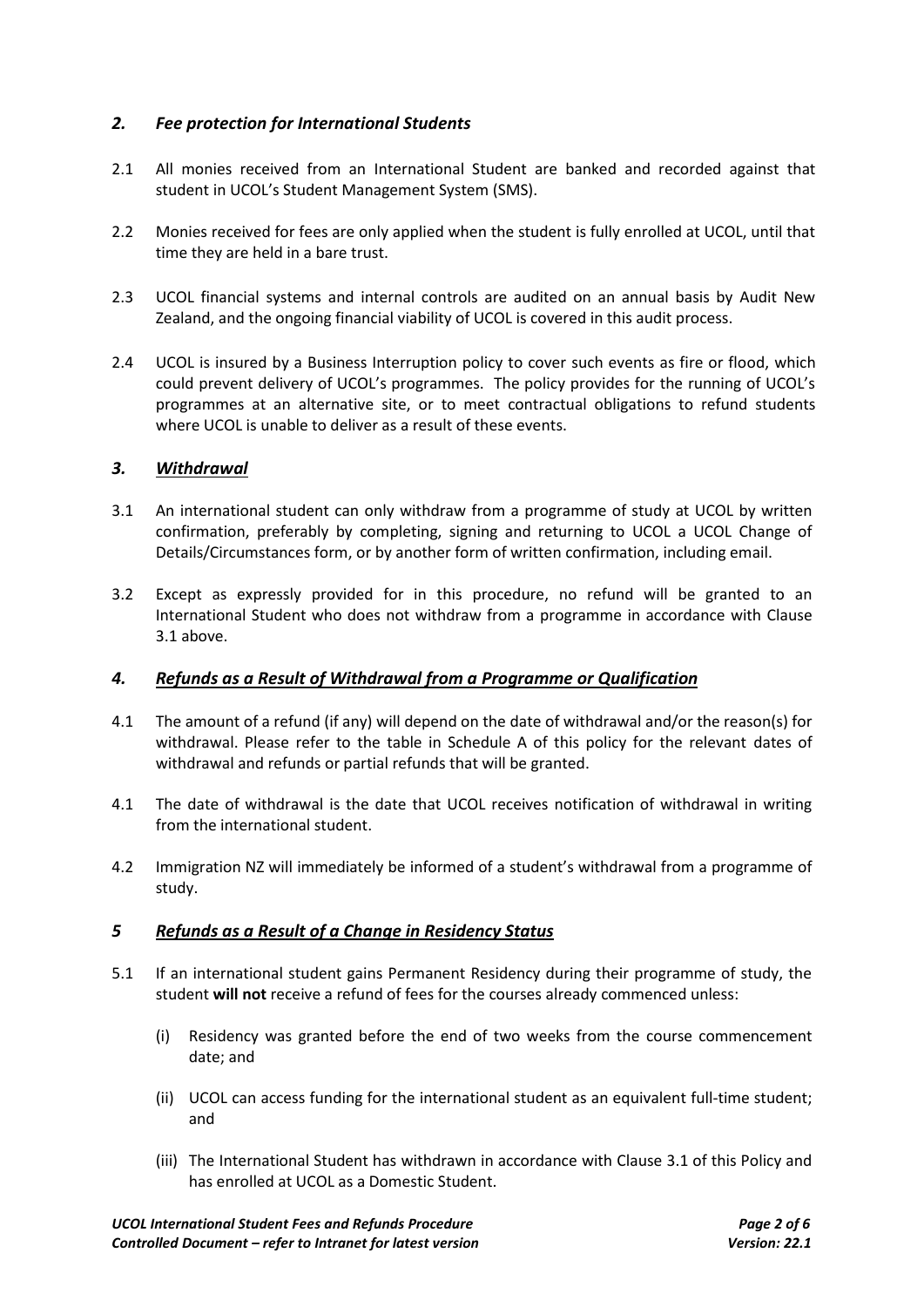5.2 Domestic fees will apply for the courses commencing in the following semester. No rebate will be offered for fees paid for any prior study.

# *6 Programme Transfer*

- 6.1 International students can transfer to an alternate programme of study at UCOL by completing, signing and returning, to UCOL a UCOL Change of Details/Circumstances form, by email notification or other written confirmation.
- 6.2 Subject to the international student gaining the entry requirements, correct visa and complying with all terms and conditions of enrolment, then the new enrolment can be completed.
- 6.3 If an international student wishes to transfer to an alternative programme of study at UCOL the student **will not** receive a refund of fees for the courses already commenced unless:
	- (i) Request for transfer was received before the end of two weeks from the course commencement date; and
	- (ii) The International Student has notified their change of circumstances in accordance with Clause 3.1 of this Policy and has re-enrolled at UCOL in an alternative programme.
- 6.4 If the international student does not meet the entry requirements, or does not receive a new visa for the new programme of study, then the fees and any refund due revert to the original programme of study.

#### *7 Refunds in Other Circumstances*

- 7.1 At law, UCOL has the discretion to grant a full or partial refund to any student.
- 7.2 International students are expected to seek redress from their insurer for situations, which may be covered before applying to UCOL for a refund as outlined in 7.3.
- 7.3 In special circumstances comprising reasons of a compassionate nature, UCOL at its sole option may grant a refund of a greater amount than is stated in this procedure and/or may grant a refund outside the required timeframe for Withdrawal as stated in this policy. If an international student believes that special circumstances of a compassionate nature exist, they must apply in writing to UCOL, enclosing supporting evidence of the special circumstances claimed and they must provide all other evidence requested by UCOL. UCOL will consider the request and may or may not grant a refund in an amount that UCOL deems appropriate.
- 7.4 If UCOL does not proceed with a programme offered and UCOL has received tuition fees and SSL from an international student for that programme, UCOL will notify the international student in writing that UCOL will not be proceeding with the programme. Pursuant to Clause 7.1 above, UCOL will grant a full refund of the tuition fees and SSL received by UCOL from the international student for that programme but UCOL shall not be liable to compensate the student for any fluctuations in currency in the intervening period or for any other costs incurred by the student whatsoever.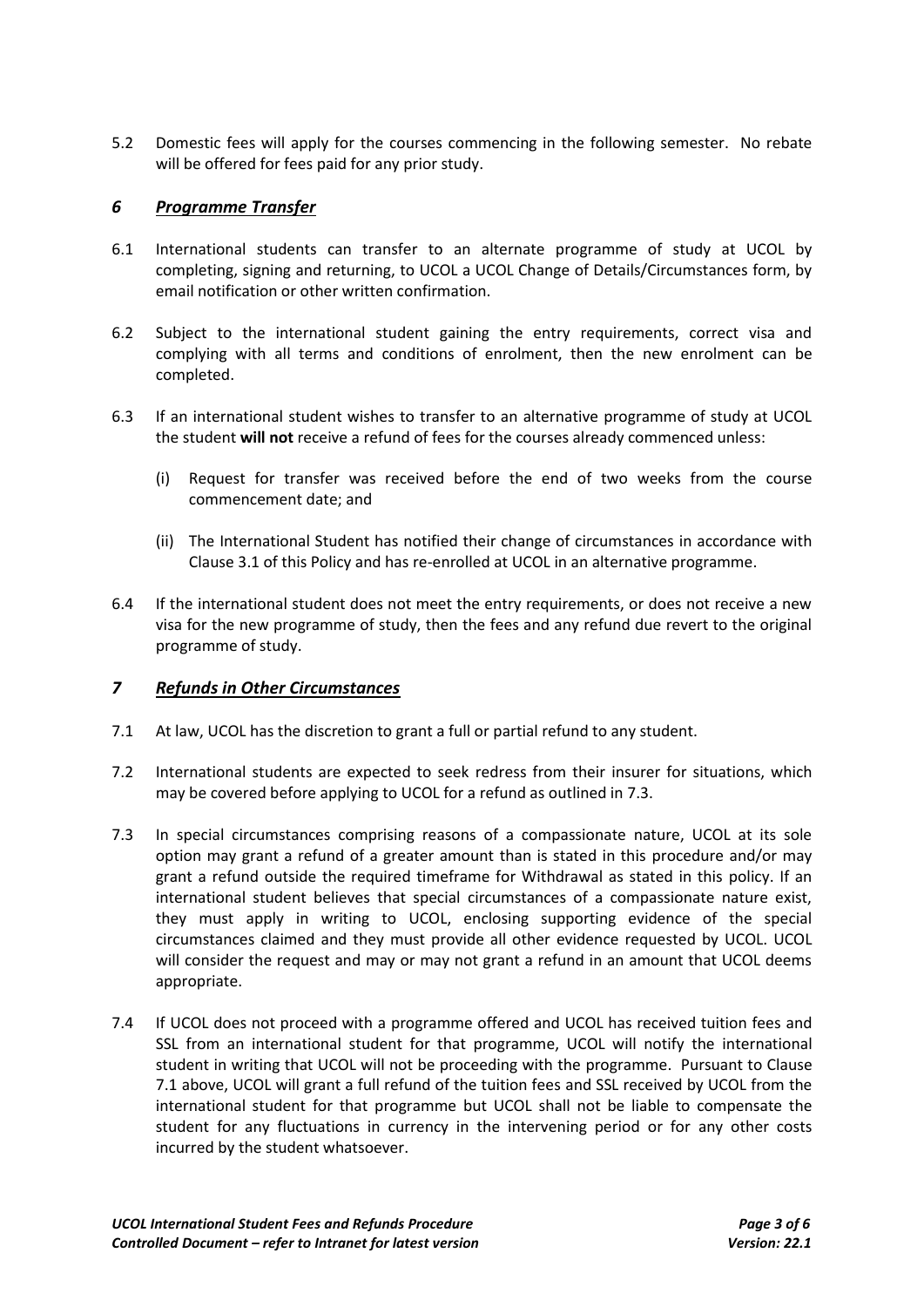- 7.5 If UCOL is disestablished for incorporation into another institution and that new institution provides the programme or training, then no refund will be available except in accordance with the usual Refund Policy.
- 7.6 If UCOL is no longer a signatory to the Education (Pastoral Care of Tertiary and International Learners) Code of Practice 2021, then UCOL will refund all tuition fees in respect of UCOL study not undertaken and all other prescribed UCOL fees for that study.

# *8. Payment of Refunds*

- 8.1 Refunds to international students can be made by direct credit and will be returned to the original payee (less an administration fee) or as directed in writing by the international student if they were the original payee. If UCOL does not receive such reasonable written directions within 28 days of the date of withdrawal, UCOL may forward payment of the refund to the residential address of the international student inserted on the international student's Enrolment Form.
- 8.2 All refunds will be denoted in New Zealand Dollars. To refund the payment into the student's bank account they must provide third party verification of their bank account number, which should include the bank logo, the account number and the account name. *Refer to Creditor Supplier Payments Procedure, clause 1.*

# **Relevant Legislation**

- Education and Training Act 2020 and amendments
- Human Rights Act 1993 and amendments
- New Zealand Bill of Rights Act 1990
- Judicature Act 1903

# **Related Documentation**

- [Education \(Pastoral Care of Tertiary and International Learners\) Code of Practice 2021](https://www.nzqa.govt.nz/providers-partners/tertiary-and-international-learners-code/)
- [International Student Contract Disputes Resolution Scheme \(DRS\) 2016](http://legislation.govt.nz/regulation/public/2016/0042/latest/DLM6748715.html?search=ts_act%40bill%40regulation%40deemedreg_contract+dispute+resolution_resel_25_a&p=1)
- UCOL International Prospectus: International Student Fee Refund
- [Admission and Enrolment Policy](http://teams.ucol.ac.nz/business/corpsys/Official%20Documents/Admission%20and%20Enrolment%20Policy.pdf)
- **[International Students](http://teams.ucol.ac.nz/business/corpsys/Official%20Documents/International%20Students%20Procedure.pdf) Procedure**
- [Student Complaints Policy](http://teams.ucol.ac.nz/business/corpsys/Official%20Documents/Student%20Complaints%20Policy.pdf)
- **[Student Concerns and Complaints Procedure](http://teams.ucol.ac.nz/business/corpsys/Official%20Documents/Student%20Concerns%20and%20Complaints%20Procedure.pdf)**
- [Student Financial Support](http://teams.ucol.ac.nz/business/corpsys/Official%20Documents/Student%20Financial%20Support%20Policy.pdf) Policy
- **[Student Financial Support](http://teams.ucol.ac.nz/business/corpsys/Official%20Documents/Student%20Financial%20Support%20Procedure.pdf) Procedure**
- [Creditor Supplier Payment](http://teams.ucol.ac.nz/business/corpsys/Official%20Documents/Creditor%20Supplier%20Payment%20Procedure.pdf) Procedure
- [Tuition Fees, Course Costs and Other Charges Policy and Procedure](http://teams.ucol.ac.nz/business/corpsys/Official%20Documents/Tuition%20Fees,%20Course%20Costs%20and%20Other%20Charges%20Policy%20and%20Procedure.pdf)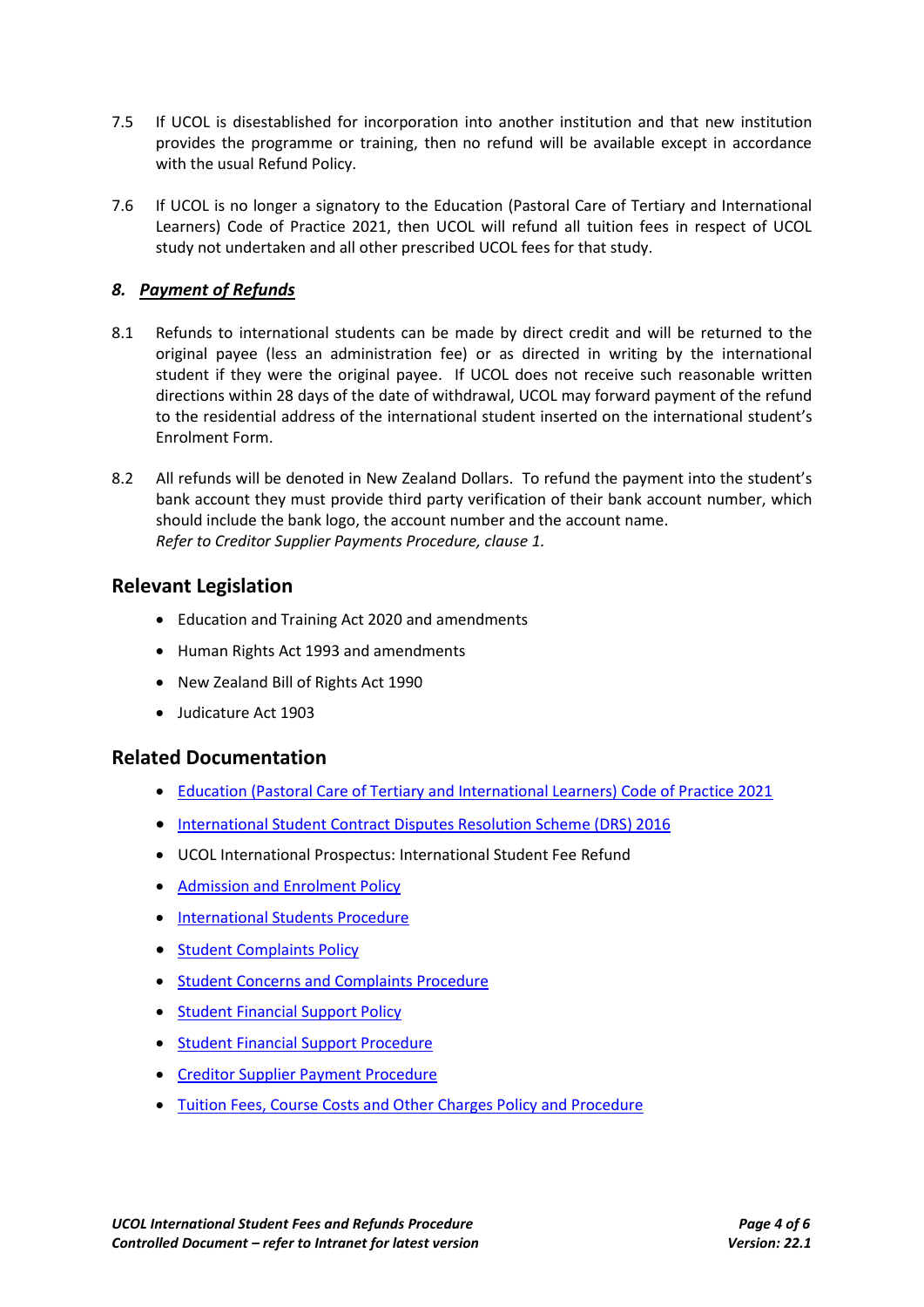# Refund Summary Table

| Reason for Withdrawal <sup>1</sup>                                                                                                                              | <b>Documentation</b><br>required                               | <b>Date of Withdrawal</b>                                                                                                      | <b>Amount of Refund</b>                                                                                                                                                                      | <b>Admin</b><br><b>Charge</b> |
|-----------------------------------------------------------------------------------------------------------------------------------------------------------------|----------------------------------------------------------------|--------------------------------------------------------------------------------------------------------------------------------|----------------------------------------------------------------------------------------------------------------------------------------------------------------------------------------------|-------------------------------|
| Failure to obtain appropriate<br>visa from Immigration New<br>Zealand <sup>2</sup> .                                                                            | Written notification<br>of withdrawal.                         | Prior to commencing the<br>programme.                                                                                          | 100% of the fees <sup>3</sup> received by UCOL, less the<br>administration charge.                                                                                                           | \$250                         |
|                                                                                                                                                                 |                                                                | After commencing the<br>programme.                                                                                             | Partial refund of the fees <sup>3</sup> at the discretion of<br>UCOL.                                                                                                                        |                               |
| The Student no longer<br>wishes to study at UCOL (for<br>students issued a visa in the<br>name of UCOL).                                                        | Written notification<br>of withdrawal <sup>4</sup> .           | 2 or more weeks before<br>commencing the programme.<br>Between 2 weeks prior and 2<br>weeks after commencing the<br>programme. | 100% of the fees <sup>3</sup> received by UCOL, less the<br>administration charge.<br>90% of the fees <sup>3</sup> received by UCOL, less the<br>administration charge.                      | \$500                         |
|                                                                                                                                                                 |                                                                | More than two weeks after<br>commencing the programme.                                                                         | No refund.                                                                                                                                                                                   | Nil                           |
| UCOL is no longer able to<br>provide tertiary education<br>services, withdraws an offer<br>of place or is unable to<br>provide the programme for<br>any reason. | No documentation<br>required.                                  | Prior to commencing the<br>programme.                                                                                          | 100% of the fees <sup>3</sup> received by UCOL.                                                                                                                                              | Nil                           |
| <b>Exceptional circumstances</b><br>(for example serious illness).                                                                                              | Documentation<br>supporting an<br>application for a<br>refund. | At any time.                                                                                                                   | The amount and approval of any refund is at the<br>discretion of the Chief Executive, or delegate.<br>The student is expected to seek redress from<br>their insurer before applying to UCOL. | \$500                         |
| Any reason not detailed<br>above.                                                                                                                               |                                                                | Less than two weeks before<br>commencing the programme.                                                                        | 90% of the fees <sup>3</sup> received by UCOL, less the<br>administration fee.                                                                                                               | \$500                         |
|                                                                                                                                                                 |                                                                | More than two weeks after<br>commencing the programme.                                                                         | No refund.                                                                                                                                                                                   |                               |